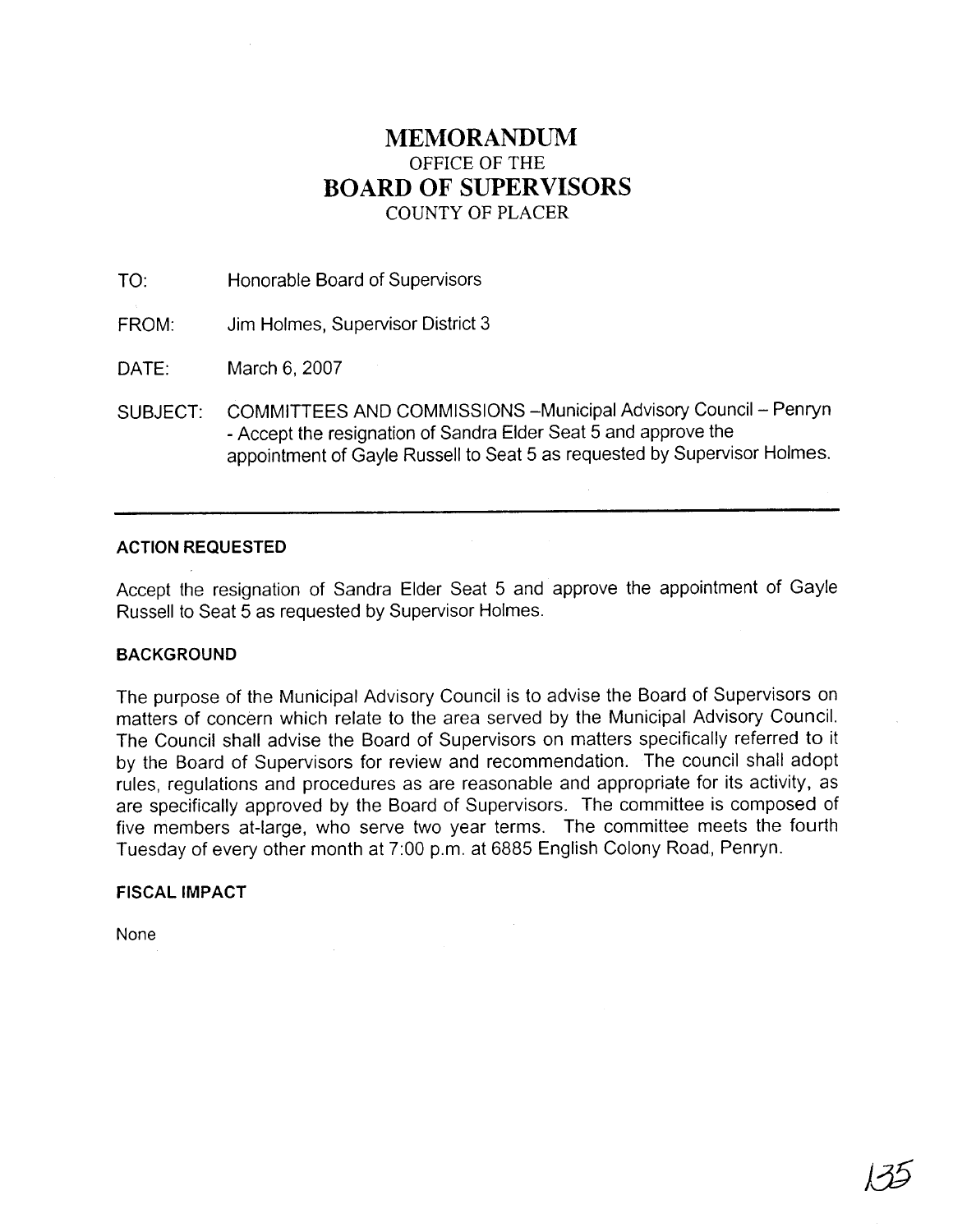

February **20,2007** 

Honorable Jim Holmes Supervisor, District **3**  Placer County Board of Supervisors 175 Fdweiler Avenue Auburn, CA 95603

Dear Jim:

I am sony to inform you that I must resign my position on the Penryn Municipal Advisory Council effective February **1,2007,** as I have moved to Rocklin.

It has been a very interesting assignment. I hope I have hlfilled your expectations in my actions on the Penryn MAC.

Thank you for the opportunity to serve your district. If I maybe of any assistance to you in the future, please let me know.

Sincerely,

Sandra J. Elder 5037 Rocklin Road Rocklin, CA **95677-4432 (916) 632-9396**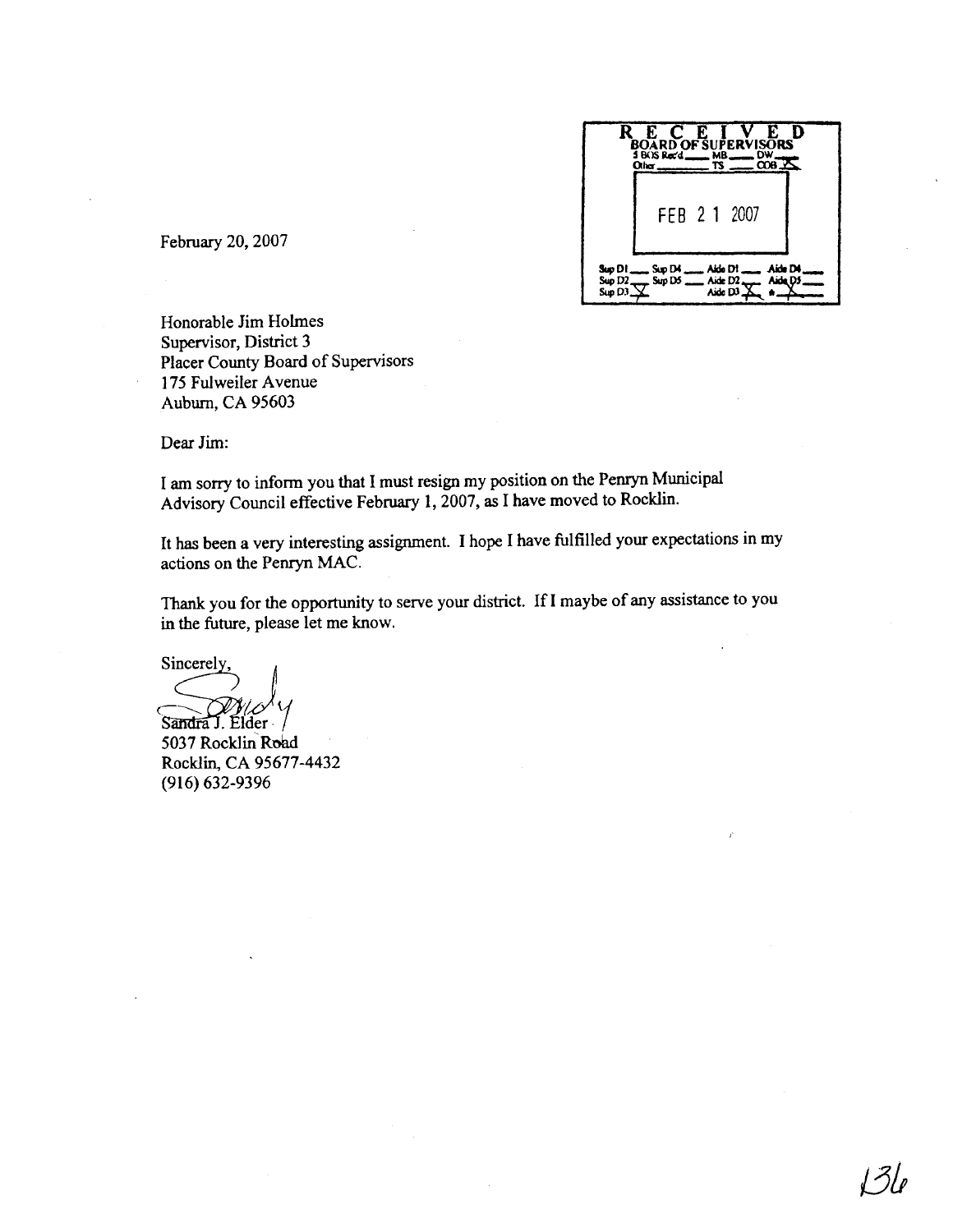*PLACER COUNTY* **BOARD OF SUPERVISORS APPLICATION FOR MEMBERSHIP ON ADVISORY BOARD OR COMMISSION** <u>Penryn</u> Municipal Advisory Col sury Council APPLICATION FOR MEMBERSHIP ON: IF THIS BOARD/COMMISSION/COMMITTEE CALLS FOR A SPECIFIC TYPE MEMBER, PLEASE INDICATE THE POSITION FOR WHICH YOU ARE APPLYING: Member at Large NAME: Gayle Russell SUPERVISORIAL DISTRICT IN WHICH YOU RESIDE: 215 FLC DAYS Tuesdays 7:00 PM **TIMES** TIMES YOU ARE AVAILABLE FOR MEETINGS: EMPLOYMENT EXPERIENCE/PROFESSION (A RESUME MAY BE ATTACHED): *Places County of alth+* Human Services - Client services 2004 to current, and also 1974-1979 U.S. Forest Service - 1979 - 1986 - archaeologist (seusonal Advisory Board ORGANIZATION/COMMUNITY EXPERIENCE: H25 FOYCORL County 199-2000. Places County thatorical Social Committee e Member - acture with Landmarks EDUCATIONAL EXPERIENCE: Place High Schopf graduate 1968. college AA 1970, University of California, Berkel rerie College As/surveying 1987 APPLICATIONS WILL BE RETAINED FOR TWO YEARS APPLICATION MUST BE FILED WITH THE CLERK OF THE BOARD OF SUPERVISORS 175 FULWEILER AVENUE, ROOM 101, AUBURN, CALIFORNIA 95603 DATE:  $2/6/2007$ Dayte Russell SIGNATURE